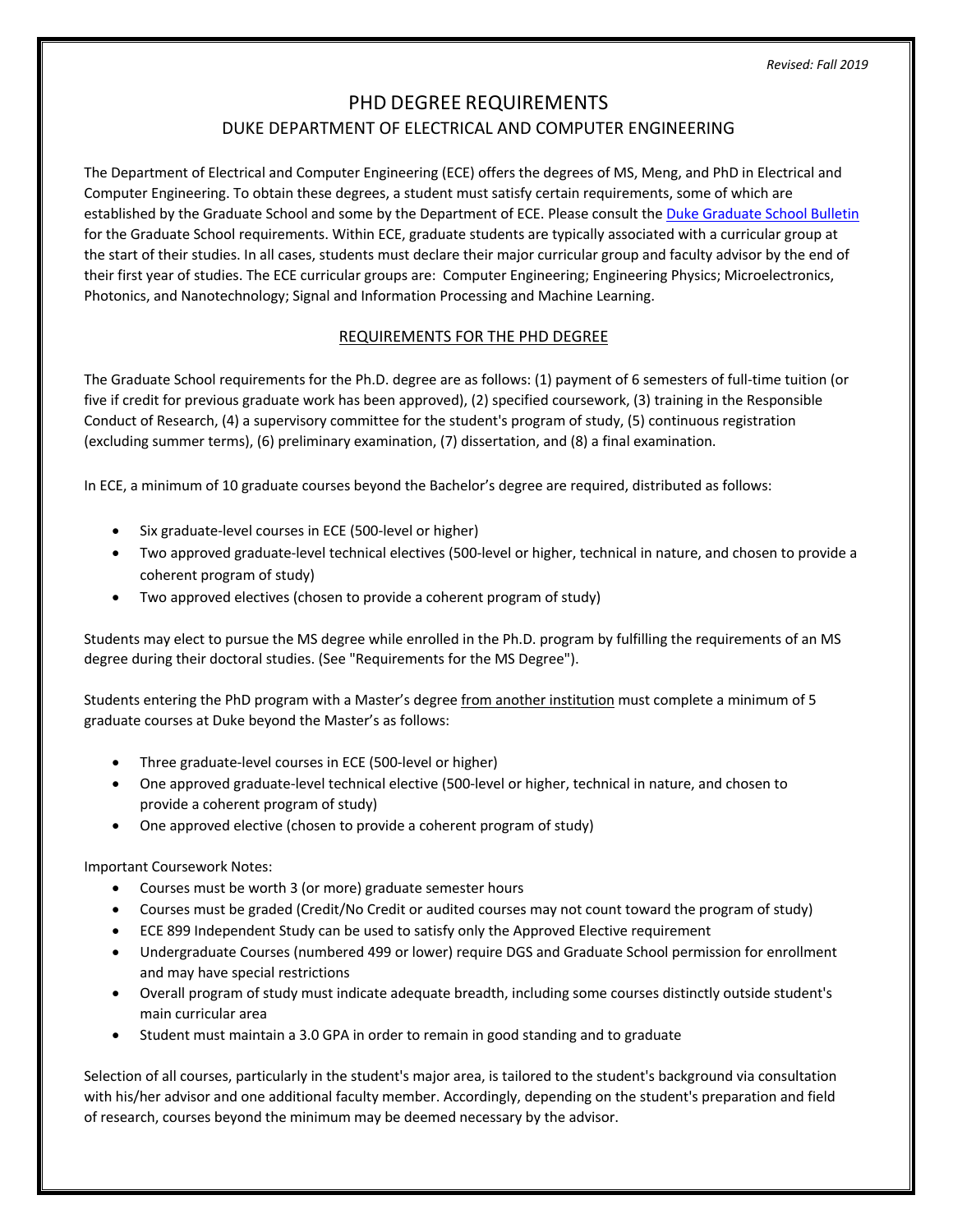Newly admitted students entering the PhD program without an undergraduate EE/ECE background (whether or not they already have a master's degree), in consultation with their initial advisor, will propose a first year curriculum that allocates up to two courses, possibly at the undergraduate level, to fill in the ECE background they may be lacking. Note that undergraduate courses (numbered 499 or lower) require DGS and Graduate School permission for enrollment and may have special restrictions, to be indicated at the time of approval.

The final program of study should be chosen to provide a breadth of ECE content knowledge and a coherent program of study and requires approval by the student, the advisor, one additional faculty member, and the Director of Graduate Studies through the submission of a Program of Study.

## Examinations and Other Requirements:

Successful completion of a PhD requires passing the Qualifying Examination, the Preliminary Examination, and the Final Examination, as described below.

#### 1. PhD Qualifying Examination (QE):

The QE consists of two portions: a written report and an oral presentation with Q&A. Each portion will be evaluated separately. Passing the qualifying exam requires a pass on both portions and any failed sections must be retaken the following semester. No more than two attempts are allowed for each portion of the exam.

The purpose of the exam is to assess the student's potential to succeed in the PhD program by having them demonstrate the following:

- Reading and deeply understanding three selected papers in the field
- Understanding the strengths and shortcomings of the three papers
- Understanding why the particular problem space defined by the three papers is important
- Generating sound research ideas based on the strengths and shortcomings of the three papers
- Writing and presenting information supporting the points above

Ideally, the qualifying exam should be taken by the end of the second semester of the first year. However, if necessary, the qualifying exam may be taken during the summer following the first year.

The QE committee will consist of three ECE faculty members generally in the student's area of research. The majority of faculty on the committee should be primary faculty members in the ECE Department. The faculty advisor may not serve on the committee.

The exam consists of two parts, a written report and an oral presentation. First, the student works with their advisor to choose a topic, three key papers from their research field, $^1$  and an appropriate committee. Once these details are determined, approval is obtained by the student submitting a "QE Plan" form to the ECE Graduate Office. While the advisor and student choose the papers to be analyzed, the papers must be unanimously approved by the committee. The committee has one week to approve the papers, or it is assumed that they are approved.

A written report (10 pages hard maximum, including references) is generated by the student, which consists of a review of the three papers in the problem space plus a brief synopsis of suggested future research/directions/projects based on what they learned. Note, the suggested future work does not have to be related to the student's research; rather, it should be based on information learned from the three papers. The formatting of the report should be consistent with that

 $1$  Note: Excessive repetition of papers in a group is not allowed and the ECE Graduate Office will maintain a database of papers used. Of the three papers submitted for approval, no more than one may have been used in a qualifying exam affiliated with that research group in the previous three years.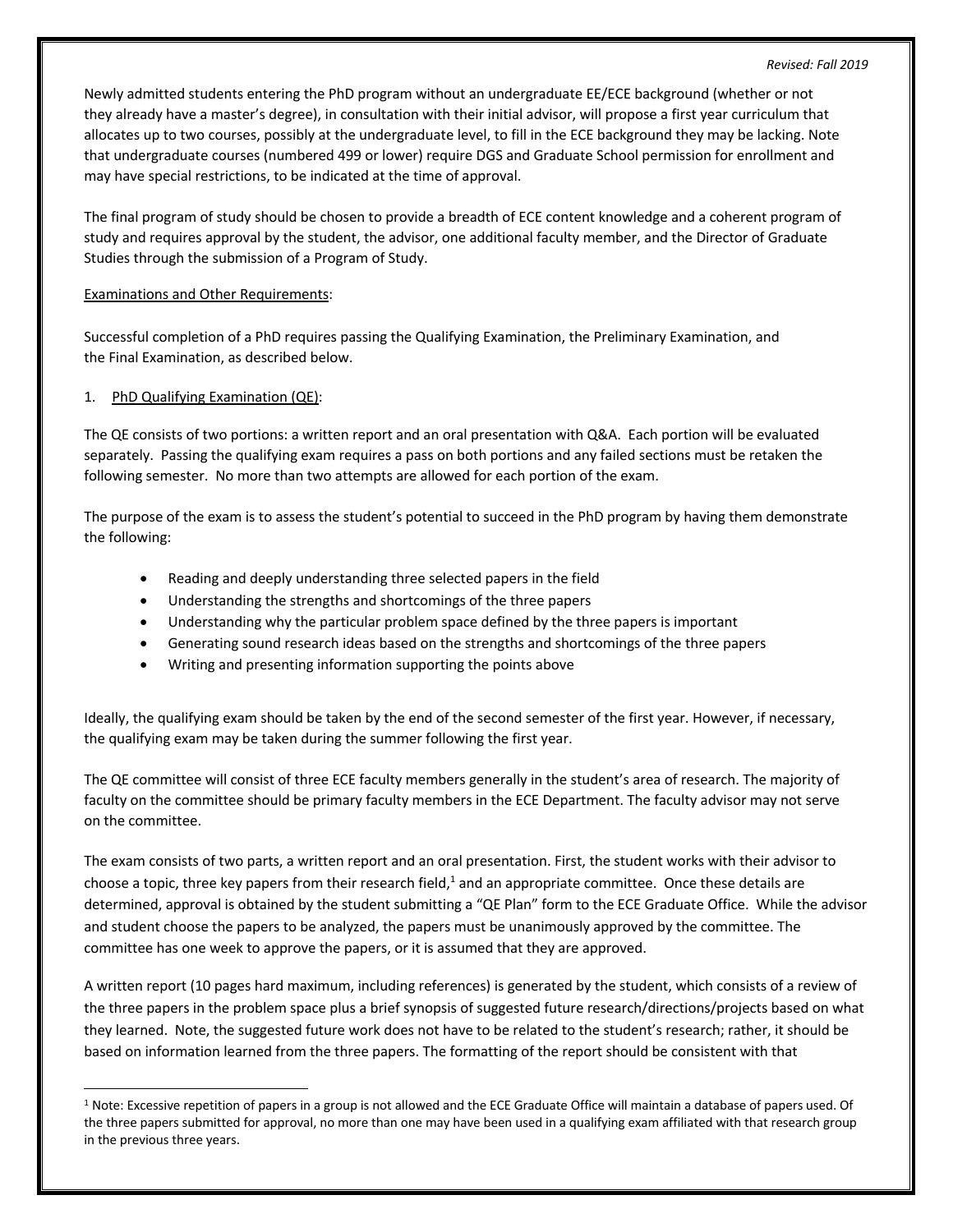acceptable for professional submission (single-column, minimum of 11-point font and 1" margins). In addition to the three papers being reviewed, a few additional references may be cited as needed, but this is not required.

Upon approval of the QE plan, the oral exam may be scheduled (if it was not already scheduled prior to the QE Plan form submission) and cannot be taken sooner than thirty days after approval was received. Once a date is determined, the student must inform the ECE Graduate Office of their scheduled exam date and time. The written report must be provided to the committee two weeks prior to the oral exam date, during which time they will score/evaluate the report. At the oral exam, the student will give an ~ 30 minute presentation (30 slides maximum) about the material in their report, followed by an  $\sim$  30 minute Q&A. If desired by the student, the oral exam (presentation + Q&A) can be video recorded<sup>2</sup> and made available for review by the student and their advisor.

Each portion of the exam (written and oral) is scored as +1 satisfactory, 0 marginal, or -1 unsatisfactory by each committee member. There should be no corroboration among the committee members on either the written or oral scoring of the exam (e.g., student should not be asked to leave the room for a committee discussion); rather, each committee member scores the exam independently and submits that score to the graduate office. The sum of committee members' scores must be positive (i.e., > 0) in order for the student to pass. Each portion (written and oral) is scored, summed, and passed/failed independently.

| Score: | Implies:                                                                                                                              |
|--------|---------------------------------------------------------------------------------------------------------------------------------------|
|        | The student has successfully shown readiness for the PhD by demonstrating all<br>elements of the qualifying exam assessment criteria. |
|        | The student has met some of the criteria for success, but requires improvement<br>in some areas and has failed the exam.              |
|        | The student has not met the requirements indicating readiness for the PhD.                                                            |

Committee members must submit their score for the written report to the ECE Graduate Office prior to the oral presentation (an email will be sent to the committee members to solicit submission of these scores). Committee members must submit their score for the oral portion of the exam to the ECE Graduate Office within 24 hours of the presentation (an email link for score submission will be sent to committee members on the morning of the exam). The sum of the committee members scores for each part of the exam are sent to the student and faculty advisor within three business days after the exam. When applicable, the video recording of the oral presentation and Q&A is also made available. The advisor can submit a written petition to the DGS requesting reconsideration of the exam outcome within two weeks of the exam date. Students who do not pass one or both portions of the exam are encouraged to discuss the result with their advisor and/or the DGS. If the student fails either portion, the student may re-take the exam once during the semester following the exam.

# 2. Additional Requirements:

In addition to successful completion of the QE, students must have a willing advisor to supervise their research in order to continue in the program. In the event of satisfactory academic performance but difficulty in finding a willing advisor, the DGS will help place students who have completed the qualifying process.

Students must demonstrate breadth of general knowledge in ECE through coursework as outlined in the degree requirements. Prior to the Qualifying Exam, the PhD coursework must be chosen and the PhD Program of Study must be approved by the advisor, one additional faculty member whose essential review purpose is to verify breadth of

 <sup>2</sup> This must be requested at the time of QE Plan submission.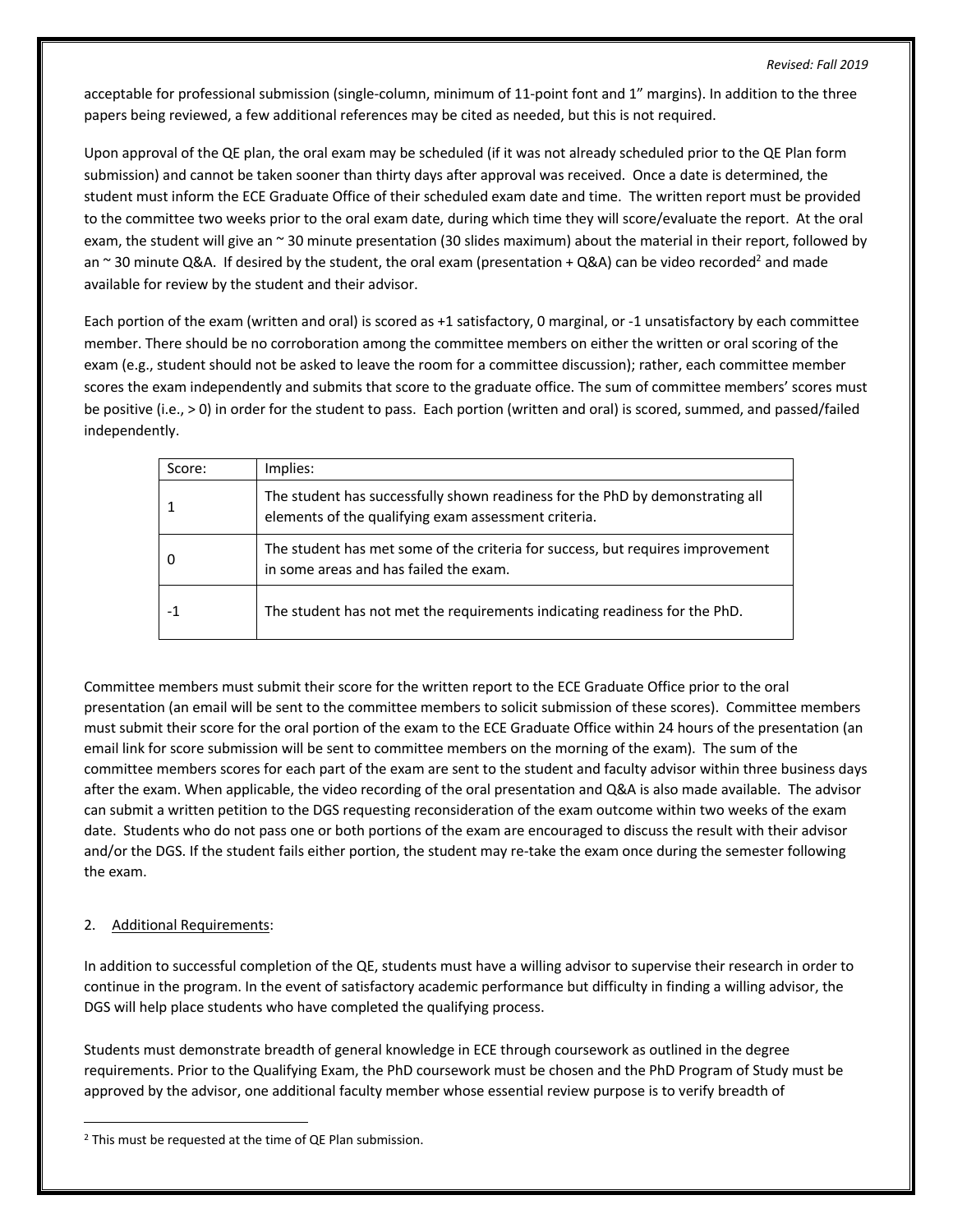coursework, and the DGS. These courses need not be completed prior to the Qualifying Exam, but should be completed prior to the Preliminary Exam. Note that in order to be certified as making satisfactory progress towards their degree, the Graduate School requires that students must maintain at least a 3.0 (B) cumulative grade point average.

## TEACHING ASSISTANTSHIP REQUIREMENT

All PhD students must complete two semesters of a Teaching Assistantship (TA) prior to graduation. It is expected that the student will complete this requirement some time during their third through eighth semester. Teaching Assistantships will be assigned by the DGS based on the background and interests of the student and the current department needs. Teaching Assistantships are expected to require 10 hours per week on average and may involve such activities as organizing and leading discussion sections, grading homework and quizzes, assisting in the development of course materials, supervising laboratory sessions and so forth. Training for engineering TAs is available online and offered in a course one a year.

#### 3. Preliminary Exam:

The preliminary examination is normally scheduled after a student has completed most of their course work, but prior to the main research of the dissertation, and must be completed by the end of academic year three. If it is determined that a student, with justifiable academic or personal reasons, will not complete the exam by the end of year three, a Preliminary Exam extension request must be made directly to and approved by the Graduate School prior to the year three deadline in order to ensure that the student remains in good academic standing. Typically, preliminary exam extensions are granted for no more than one term. The preliminary exam should be scheduled with the ECE Graduate Office at least two weeks prior to the exam date using the Exam Details Form.

The committee that administers this exam is nominated by the student's advisor via the Graduate School's official Committee Approval Form (submitted to the ECE Graduate Office by the student), and must be approved by the Director of Graduate Studies and the Dean of the Graduate School at least one month before the exam takes place. The committee must consist of at least five members (including the student's advisor, who normally serves as committee chair), at least three of whom must be ECE graduate faculty members. In addition, the Graduate School requires that at least one member of the committee be from outside the students' curricular area.

The examination consists of (1) a written dissertation research proposal and 2) an oral presentation and defense of this proposal.

The written dissertation research proposal should consist of a 10-page (maximum) report plus appendices providing additional supporting information. The report, which must be submitted to the committee at least two weeks prior to the exam date, should begin with a one-page executive summary, which answers the following questions and is written at a level that can be understood by an engineering/science student, i.e. using minimal jargon. *Note: these questions are modifications of the Heilmeier questions.*

- What are you trying to do?
- What is known about this topic today, or how is it done today? What are the limits of current practice/understanding?
- What is new in your approach, or what open question are you trying to answer? Why do you think it will be successful?
- Who cares? If you are successful, what difference will it make?
- What are the risks and corresponding plans to mitigate them?
- What are key steps in your effort and when do you anticipate reaching each? How will you judge success?

The remaining pages in the preliminary examination report should expound upon the answers to these questions and should include a concise description of research progress to date. This section should be written at a level to be understood by experts in the field, i.e. the preliminary examination committee.

The document must also contain an anticipated timeline for completion of all PhD degree requirements.